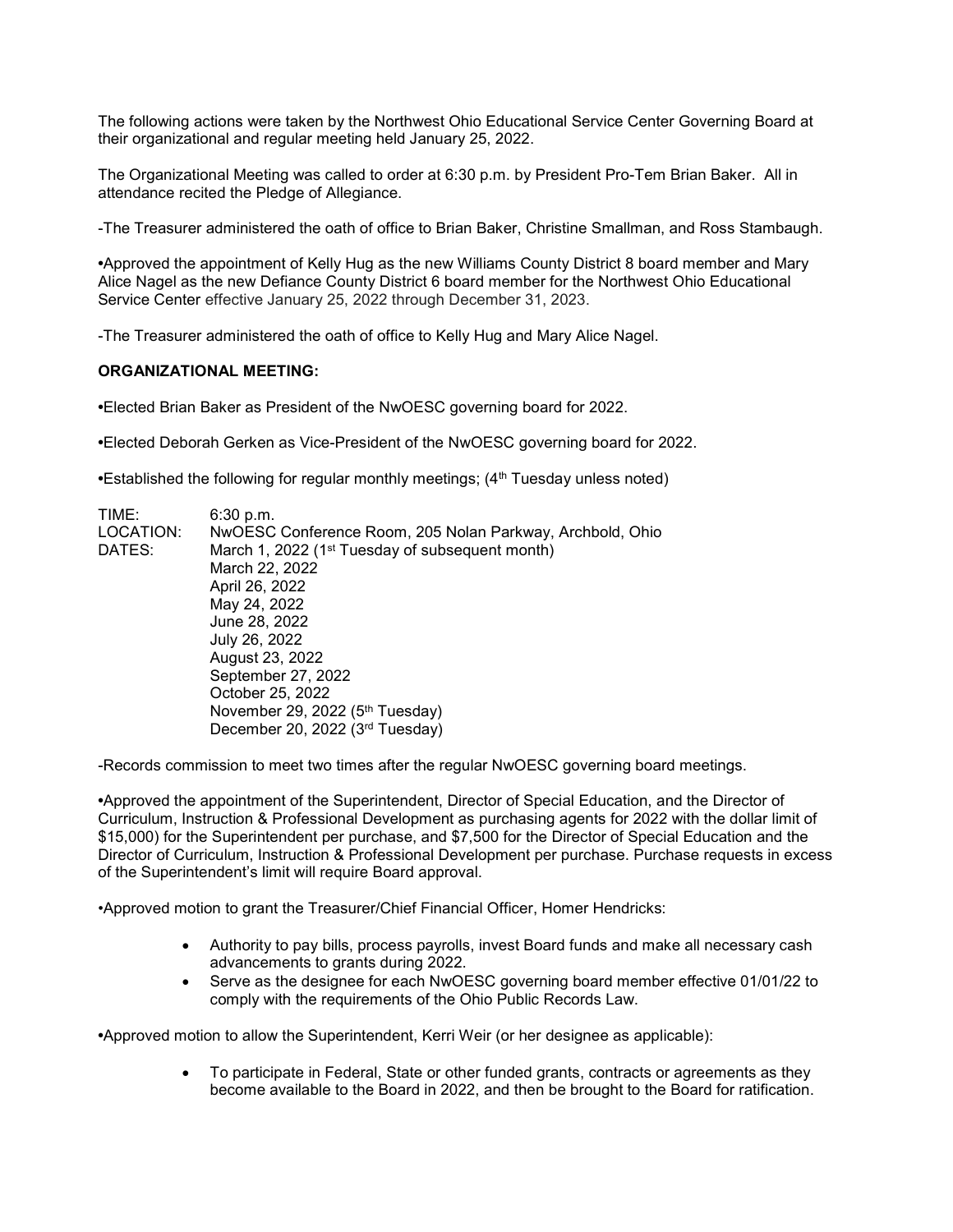- To permit the superintendent to hire employees during 2022 contingent upon Board approval at the next regularly scheduled meeting.
- To authorize the Superintendent, on behalf of this Board, and to acknowledge acceptance of such offer on behalf of this Board, to accept resignations which have been submitted by employees during times when this Board is not in session, subject to ratification by this Board; provided however, that upon ratification by this Board, such resignations shall be deemed effective as of the date and time of the Superintendent's acceptance
- To approve school bus drivers and van drivers for Board certification who have met all of the established requirements. At the next regularly scheduled Governing Board meeting, these names will be approved also by the NwOESC Governing Board.

•Approved Motion to set the fees to individuals requesting copies of the schedule of meetings, agenda, or notice of individual meetings.

•Approved a resolution expressing public purpose for educational service center activities.

•Appointed Jill Gilliland as Compliance Officer female representative and Steve Hastings as Compliance Officer male representative for the purpose of coordinating the Center's efforts to comply with applicable Federal and State laws and regulations, including the duty to address in a prompt and equitable manner any inquiries or complaints regarding discrimination/retaliation or denial of equal access (i.e. Civil Rights, Anti-Harassment, Section 504, ADA, and Title IX) for 2022.

•Appointed Jill Gilliland and Andy Hunter as Title IX Coordinators for the purpose of coordinating the Center's efforts to comply with applicable Federal regulations regarding nondiscrimination on the basis of sex in education programs and activities for 2022.

•Appointed the following people to serve as OSBA Liaisons:

OSBA Legislative Liaison: Brian Baker

OSBA Student Achievement Liaison: Christine Smallman

•Appointed the following Committees Members:

Audit/Finance Committee - Homer Hendricks, Ross Stambaugh, Jim George, Mary Alice Nagel

Building and Grounds Committee - Kerri Weir, Homer Hendricks, Chad Rex, Brian Baker, Deborah Gerken, Christine Smallman

Policy Committee - Kerri Weir, Homer Hendricks, Nona Rupp, Lori Weber, Kelly Hug

•As the Organizational Meeting was complete, the meeting adjourned at 6:57 p.m. The regular meeting immediately followed.

## REGULAR MEETING:

The Regular Meeting was called to order by President Brian Baker.

A moment of silence was observed in honor of former NwOESC staff member, Mary Huerta, who passed away recently. Mary worked at the NwOESC from 2002 – 2009 as a paraprofessional in the Evergreen, Liberty Center and Wauseon School Districts.

## REPORTS:

•OSBA LEGISLATIVE LIAISON: Brian Baker reported on various legislative items. The Ohio Supreme Court ruled 4-3 that the Ohio Congressional map approved by the General Assembly is unconstitutional.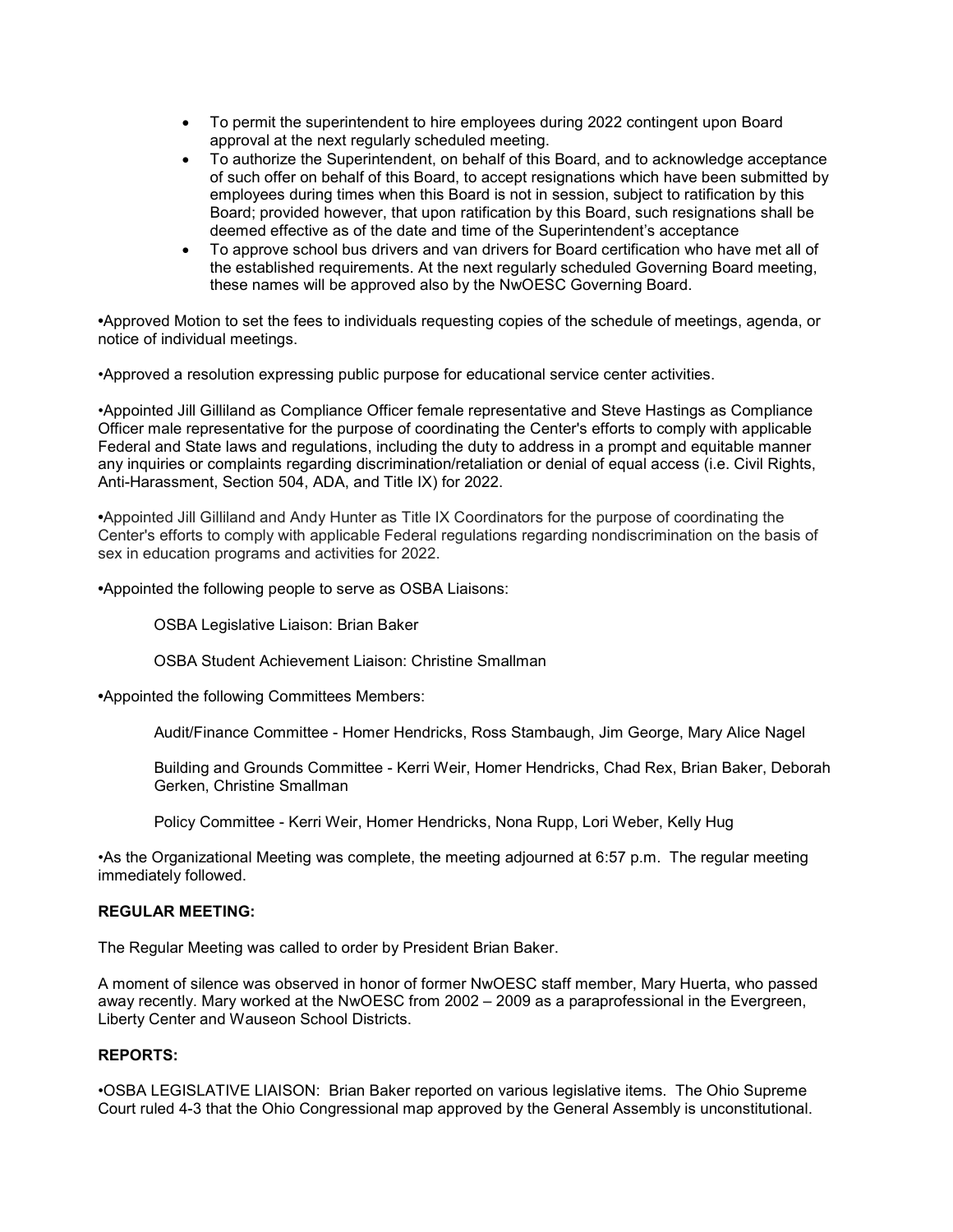The General Assembly has 30 days to approve a new map. The Ohio Redistricting Commission reconvened to start drawing new House and Senate state legislative maps. The members of the commission will remain the same, except Rep. C. Allison replaces Rep. Emilia Strong Sykes. The commission has until January 22, to approve new maps. The House Ways and Means Committee held a second hearing on HB 234, which would repeal the commercial activity tax with a five-year phase out. The committee also held a second hearing on HB 482, which would create the temporary Tax Fraud Study Commission to report on state income tax fraud. The committee held sponsor testimony on HB 501, which would authorize school districts to levy property taxes for school resource officer services, among other changes. The House State and Local Government Committee held a second hearing on House Joint Resolution 1, which would request a constitutional convention to impose fiscal restraints on the federal government, limit the power and jurisdiction of the federal government, and limit the terms of office for its officials and members of Congress.

•OSBA STUDENT ACHIEVEMENT LIAISON: Christine Smallman reported on several student achievement topics. School districts nationwide report an uptick in chronic absenteeism, which has reached 25% among freshmen and sophomore students in California, according to data examined by School Innovations and Achievement. To ensure students are on track, administrators at Murray County High School in Georgia are connecting every incoming ninth-grader with a counselor and a social worker to assist in increased attendance. According to a consultant group, parent-teacher conferences are often private conversations among adults and exclude students. The group recommends inviting students to present some of their work and share their learning in the meeting can be encouraging and motivating to students. There are several educational technology trends to watch for in 2022. Those include artificial intelligence and machine learning; cloud technology; enhanced cybersecurity; asynchronous learning; and growth in e-sports programs. A 5<sup>th</sup> grade science teacher New Albany-Plain Local Schools has established a long-term garden project for this students and suggests other multiyear project ideas, including studying and comparing math data sets over multiple school years. Ohio is offering residents Second Chance Grants to encourage them to complete their college degrees. About 1.3 million residents are eligible for the \$2,000 grants that will go to 1,500 applicants. For more information on Second Chance Grants, visit www.ohiohighered.org/second-chance.

•CFO/TREASURER: Homer Hendricks shared about the distribution of the mid-year cost estimate updates and beginning the preparation of the fiscal year 2023 estimates. He discussed the recently released audit report. Mr. Hendricks reviewed grant fund changes and upcoming grant opportunities. He also reminded the board about their annual Financial Disclosure filings with the Ohio Ethics Commission.

•DIRECTOR OF SPECIAL EDUCATION: Jill Gilliland reported that flyers for Early Childhood Screenings are being shared far and wide. These screenings occur across our four county area starting in February and going through April. Parents of children ages birth to five years old can bring their child to a free developmental screening. Members of our preschool team and special education office team work with other agencies to coordinate and offer these screenings. This year, NwOESC has employed several individuals to serve as full time substitutes deployed as priority demands. Excellent feedback is being received on our substitutes and we appreciate their work! CPI trainings are scheduled, with sign up via the NwOESC website. With the lifting of COVID restrictions, we are now able to provide the full training. Those with expired certification (from the 2020-21 school year through present) should sign up for the refresher training, to renew their certification as required.

•DIRECTOR OF CURRICULUM, INSTRUCTION, & PROFESSIONAL DEVELOPMENT: Andy Hunter reported that the curriculum department has conducted several training sessions on value added this month including "Teaching with Value Added" as well as "Leading with Value Added." He reminded the board that this year the local Franklin B. Walter celebration will be hosted on March 7, 2022 at NwOESC. OESCA will be hosting a statewide event in April for select honorees. Mr. Hunter concluded by pointing out that the curriculum department is in the middle of hosting a number of different county events including county spelling bees, quiz bowls, and Math Counts. He thanked all of the consultants for their hard work to put on these events and congratulated all of the area participants for their success.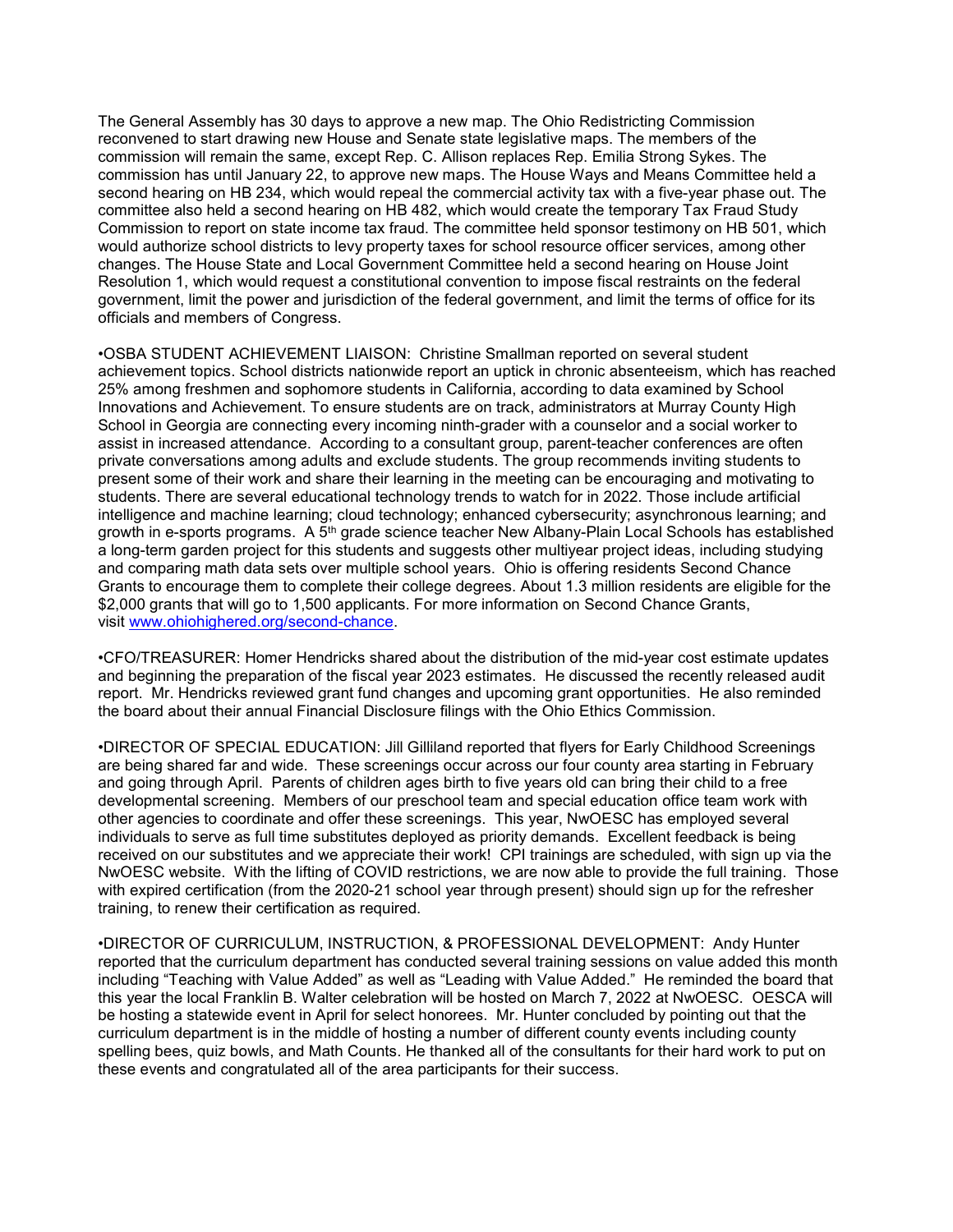•DIRECTOR OF TECHNOLOGY & OPERATIONS: Chad Rex shared that the Northwest Ohio Tech Leaders met on January 21 and will meet again on February 18. His department is completing a video surveillance project for the administration office at the IEC to aid in the safety and security of the building. Mr. Rex was a part of a tech director group that the State asked to evaluate a new online platform for technology coordinators/directors statewide. Mr. Rex reported that he met with Dustin Ruffell, District Services Supervisor at NWOCA, who is new to this position. They will collaborate on the technology leaders' network meetings and related projects. Mr. Rex and Corey Todd met with the contractor that performed our Google Admin Console environment audit. An action plan will be developed to address various items. Regarding operations, plumbing was installed in the main office cafe for a new addition to the Marketplace, a hot beverage machine! A hot cup of coffee can now be purchased at the kiosk (12-oz for \$1.69). Other drinks available are cappuccino, mochaccino, cafe mocha and hot chocolate. Edgerton Local Schools recently offered student chairs and we accepted. They were graciously delivered to the IEC. Thank you, Edgerton! A School Safety Grant has been submitted through the Ohio Facilities Construction Commission and we are awaiting the award announcement. Mr. Rex continues to work on the Schedule Request (i.e., room reservation requests) workflows and features with the software company in an effort to ensure it is ready for implementation.

•Approved the following items under the consent agenda format:

•Minutes from the regular board meeting held December 21, 2021.

## •DONATIONS

-Loyal Order of Moose-Defiance Lodge to the IEC Activity Fund - \$500.00

-United Way of Defiance County to the IEC Activity Fund - \$800.00

### •PURCHASES

-K-Log, Inc. to provide to NwOESC (St. Mary Catholic School-Edgerton, EANS), classroom furniture with EANS Program funds.

## •LEAVES

FMLA and Disability

## **RETIREMENTS**

Ruffer, Julie, Paraprofessional, effective 6/2/2022

# •EMPLOYMENT RECOMMENDATIONS

### CONTRACTS

### Classified Limited

| <b>Name</b>       | <b>Contract</b> | Length              |
|-------------------|-----------------|---------------------|
| Damman, Kimberlee | CLASS-1 Yr      | 1/3/2022-7/31/2022  |
| Fast, Mykenzie    | CLASS-1 Yr      | 1/6/2022-7/31/2022  |
| Maginn, Mariah    | CLASS-1 Yr      | 1/19/2022-7/31/2022 |
| Schliesser, Sheri | CLASS-1 Yr      | 2/1/2022-7/31/2022  |
| Wolford, Kaitlyn  | CLASS-1 Yr      | 1/20/2022-7/31/2022 |

## 21<sup>st</sup> Century Teachers

Defiance - Lauren Perry

Swanton After School Teacher Sarah Durst

### Substitute Paraprofessionals